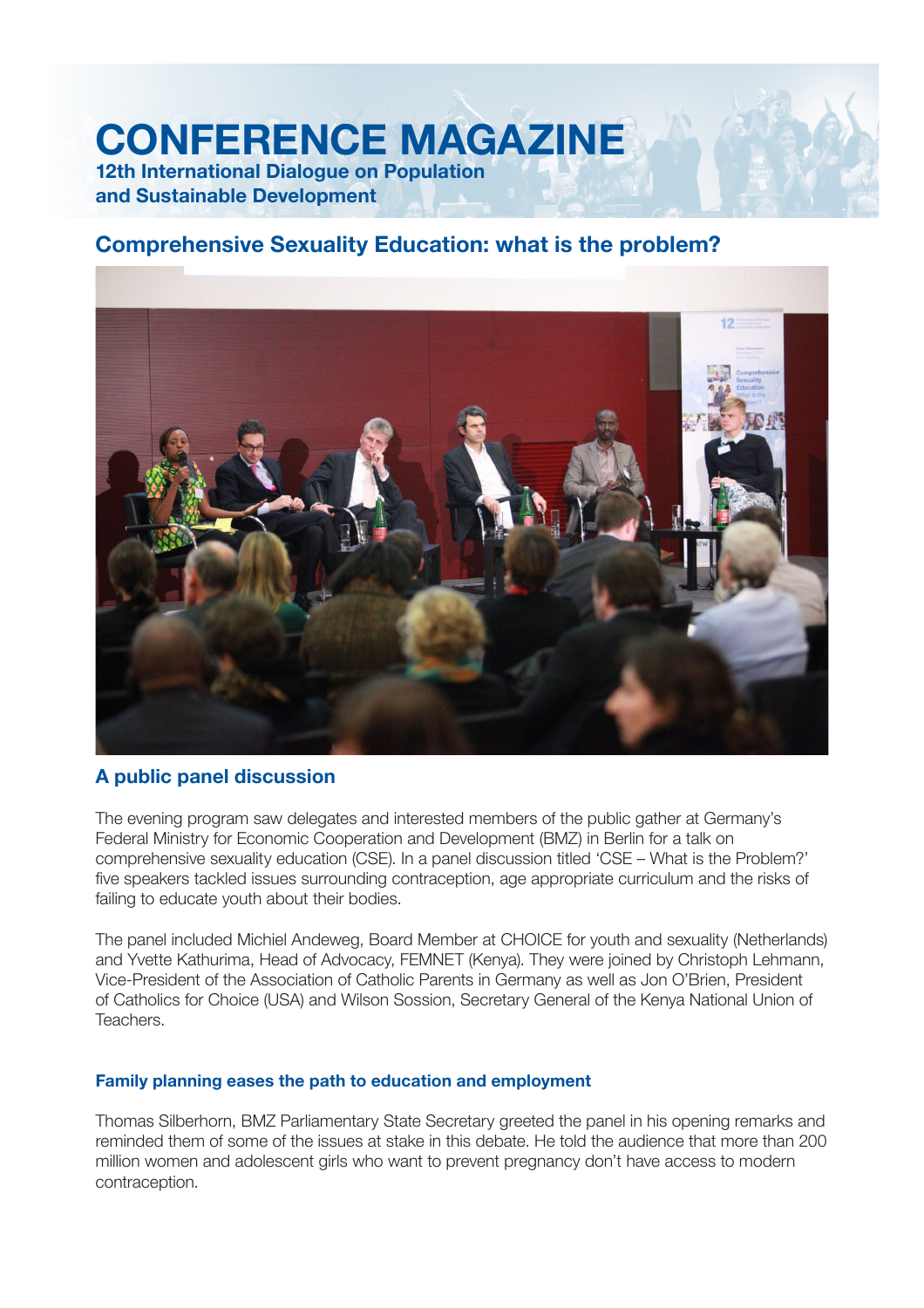Approximately 800 women die every day from preventable causes related to pregnancy and childbirth, he explained. "Early pregnancy generally leads a girl to break off her schooling, meaning she has virtually no chance at attaining gainful employment," he said, adding that the booming youth populations in developing nations need to be provided with opportunities for education and employment. Family planning and sexual health, he explained, are part of this.

He was followed by Renate Baehr, the Executive Director of DSW (Deutsche Stiftung Weltbeyoelkerung). Baehr said her foundation supports CSE, but also acknowledged that there are many people who disagree, laying the groundwork for the evening's debate. She said that the discussion about what to teach children (and when) continued to divide communities, with little evidence of real listening happening on either side of the debate.

She asked the audience to imagine what her life would be like without understanding procreation or sexually transmitted infections, "How would this affect my ability to plan my life, or to maintain my health? To pursue an education or get a job?" Knowledge and control of one's own body are essential for a self-determined life, she said, turning the floor over to the panel members.

### **How much do young people need to know?**

The discussion opened with several panel members describing the way they learned about sexuality. Jon O'Brien, President of Catholics for Choice (USA) grew up in the Republic of Ireland, where "homosexuality was illegal, divorce was not allowed, contraception was greatly restricted, abortion was illegal and most books on sex education were banned". Many young people around him at that time had no idea about their bodies in any formal sense – as a result, he said, there were high rates of teen pregnancy.

Panel moderator Ali Aslan (DW TV) asked Christoph Lehmann, Vice-President of the Association of Catholic Parents in Germany, if he saw any problems with CSE, Lehmann said he saw no problems with the definition given by the UN, but that in Germany sexuality education sometimes went a bit too far. Discussing pleasure or masturbation in the classroom was inappropriate, he said. He believes this form of education tends to undermine the rights of parents to decide what knowledge their children should have.

Michiel Andeweg, from the Dutch youth and sexuality organization CHOICE, weighed in with a different take. He said CSE provides young people with information so that they can make informed decisions about their sexuality.

"CSE can protect us from HIV transmission and unwanted pregnancy. It also prevents us from becoming actors or victims in sexual violence. With that CSE can saves lives," he said.

#### **What message are we sending when we provide young people with condoms?**

Not everyone agreed that providing young people with access to modern contraception methods is an acceptable step. Wilson Sossion, Secretary General of the Kenya National Union of Teachers called into question a bill currently discussed in Kenyan parliament which he interprets as an attempt to distribute condoms to children. He said he was in favor of sexuality education because the nation had been "crippled by HIV and AIDS" but that the distribution of condoms was not acceptable.

"Our concern is that free access will encourage higher sexual activity among the youth. We need to go back to the drawing board. Let's draw up a plan that doesn't open the flood gates," Sossion said.